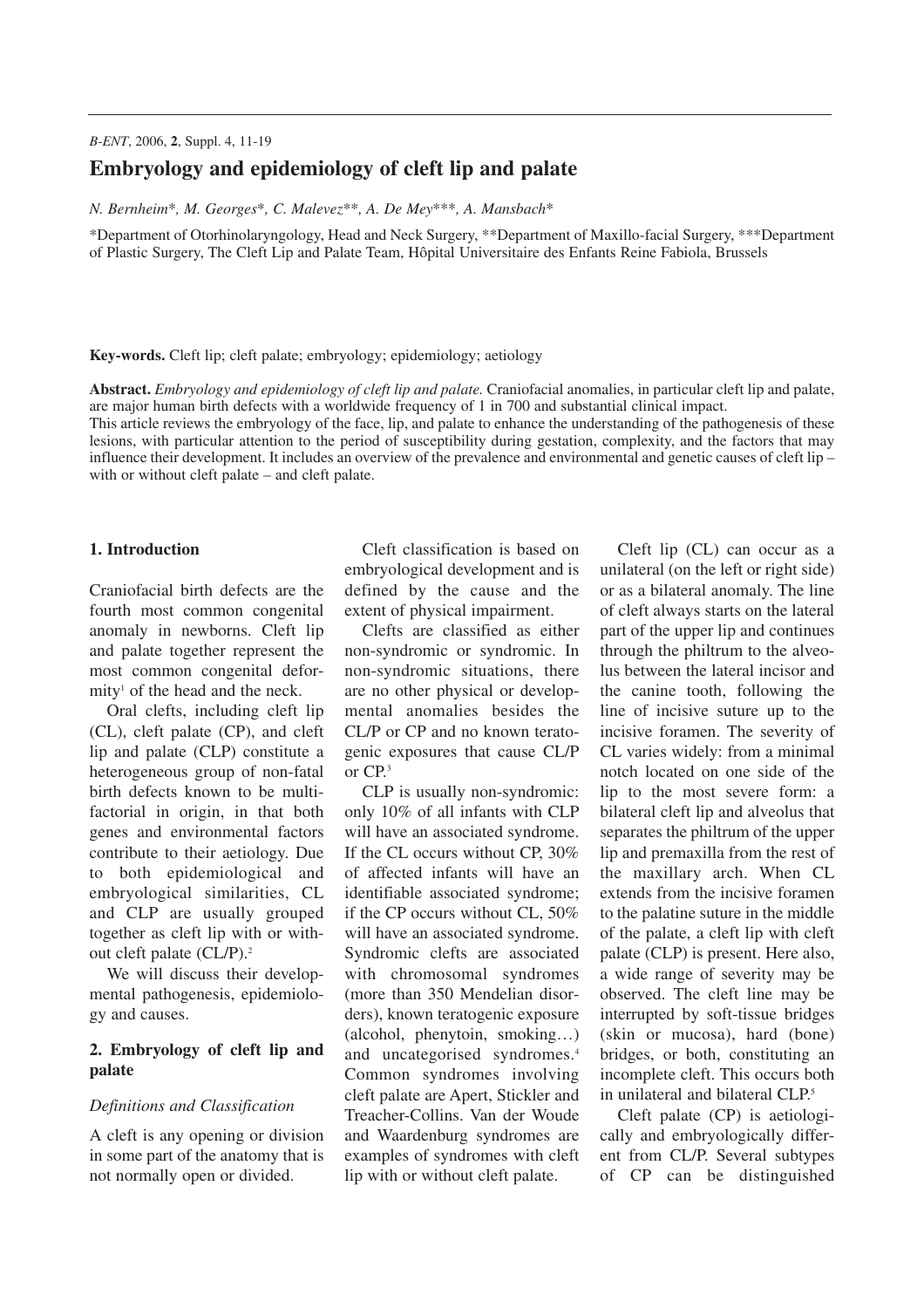according to severity. The uvula is the location where the minimal form of cleaving of the palate is observed. A more severe form is a cleft of the soft palate. A complete CP is a cleft of the hard palate, soft palate, and uvula.

In a significant proportion of patients, the cleft of the hard palate is covered by mucosa and continues through the soft palate forming a 'submucous' CP.

A cleft anterior to the incisive foramen is also defined as a cleft of the primary palate.

Cleaving posterior to the incisive foramen creates a cleft of the secondary palate.

*Understanding the embryology of CL*

The developmental pathogenesis of CL has been extensively reviewed.6-9

During the first 2 weeks of embryonic life, the human embryo resembles a flat circular plate. In the third week, as the cranial region expands and the neural tube elongates, its shape becomes pear-like.

Specialised neural crest cells derived from the neuro-ectoderm appear as paired columns on the dorsolateral aspect of the neural tube. Despite their ectodermal origin, these neural crest cells make a major contribution to the mesenchyme of the head and neck (ectomesenchyme). The lengthening nervous system results in a flexing of the embryo, bringing the cranial and caudal ends into close proximity. Rapid neural crest cell growth also results in lateral folding.

During the third week of gestation the neural crest cells proliferate and migrate into the frontonasal and visceral arch region to form five facial structures or primordia (Figure 1A).

Early in week 4, the five facial primordia develop around the stomodeum (primitive mouth): the fronto-nasal prominence formed by mesenchyme ventral to the forebrain and paired maxillary and mandibular prominences derived from the first branchial arch mesenchyme. The fronto-nasal prominence will form the forehead, nose, and the top of the primitive mouth. The maxillary prominences will form the lateral sides of the stomodeum, and the mandibular prominences will constitute the caudal boundaries.

By the end of week 4, the embryo resembles a horseshoeshaped cylinder.

Toward the end of the fourth week (Figure 1B), two oval thickenings, the nasal placodes, develop from the ectoderm around the primitive mouth on the lower aspect of the frontonasal prominence. Proliferation of the mesenchymal tissue at the periphery of these ectodermal thickenings produces the medial and lateral nasal prominences. The placodes deepen and sink to form nasal pits (Figures 1C,D,E), which are the precursors of the nose and its structures. The medial nasal prominences and the area above the primitive mouth continue to grow and eventually merge with each other to form the middle part of the upper lip, known as the philtrum.

Rapid growth continues during the fifth and sixth week.

By the end of the sixth and the beginning of the seventh week, rapid proliferation of the maxillary prominences results in the medial nasal prominences merging with each other and the lateral nasal prominences to form the lateral nose and the cheek regions (Figure 1F).

During the eighth week (Figure 1G), the maxillary processes on each side of the mouth grow forward and fuse with the lower edges of the lateral nasal prominences. They extend below the nasal pits to reach and merge with the upper lip's groove, producing a continuous ridge above the mouth that forms the upper lip. Mesodermal tissue migrates from the first branchial arch and reinforces the fused tissues in the developing lip. Normally, this mesodermal tissue assumes a medial position, and the two masses formed by the maxillary prominence will assume lateral positions (Figure 1H).

If this process is delayed, or if one mass is absent, the branchial membrane will pull apart and a CL will ensue (Figure 2). If the maxillary prominence on the affected side fails to merge with the merged nasal prominence, a unilateral cleft will result. If tissues fail to merge on both sides, two grooves are formed, resulting in a bilateral CL.

## *Understanding the embryology of CP*

The developmental pathogenesis of CP has also been extensively reviewed.

The palate begins to form during the fifth week and is not completed until the twelfth week of gestation. The most critical stage is between weeks 6 and 9 (Figures 3A,B,C,D). During this stage, the maxillary prominences merge with the medial nasal prominences beneath the nasal pits, forming a wedge-shaped mass of mesenchymal tissue. As this mass of tissue grows, it separates the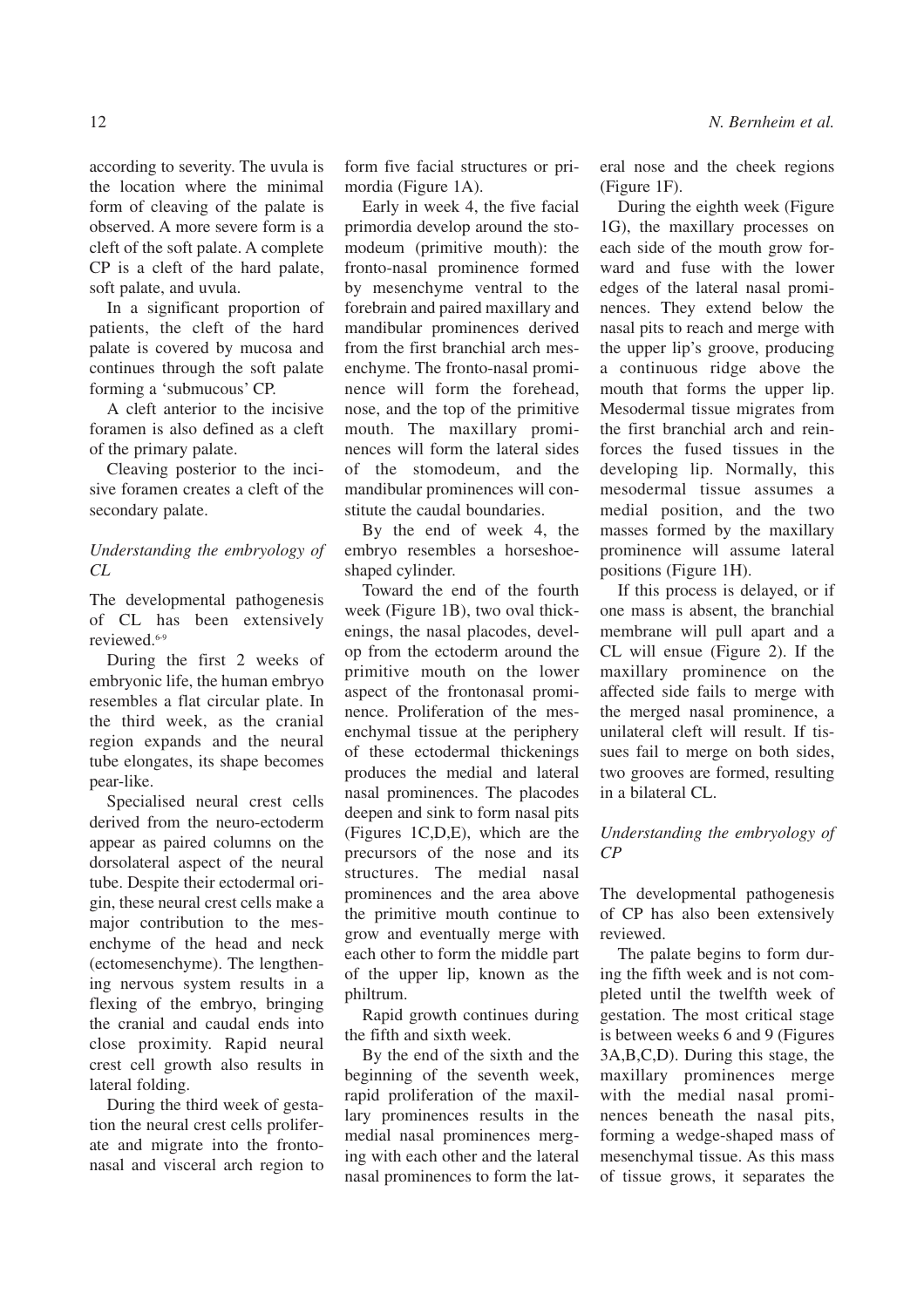

future nostrils from the upper lip and becomes the median palatine process or primary palate (Figures 3E,F). The primary palate is located immediately behind the gum and extends to the incisive foramen.

The secondary palate develops from the paired lateral palatine processes (Figures 4A,B). These shelf-like mesodermal projections arise from the medial aspect of the maxillary prominences and are initially oriented vertically on



*Figure 1*

Diagram illustrating progressive stages in the development of the human face. (Modified, with permission, from Moore KL, Persaud TV. *The Developing Human: Clinically Oriented Embryology*. 6th ed. Philadelphia, Saunders; 1998:237-238).

> either side of the developing tongue (Figure 4C). Development of the lower jaw results in a relatively smaller tongue, which moves inferiorly, allowing the palatine shelves to grow towards each other and rotate to a horizontal position during the seventh week of gestation (Figures 4E,F). Once the shelves are elevated to the correct position, there is apoptotic programmed cell death of the medial edges, thinning the epithelium and allowing the tissue from each side to join on the midline in an anterior-to-posterior sequence. During the ninth week, the palatal shelves begin to merge with the free edges of the nasal septum posteriorly. By twelve weeks, fusion is complete and extends from the maxillary and palatine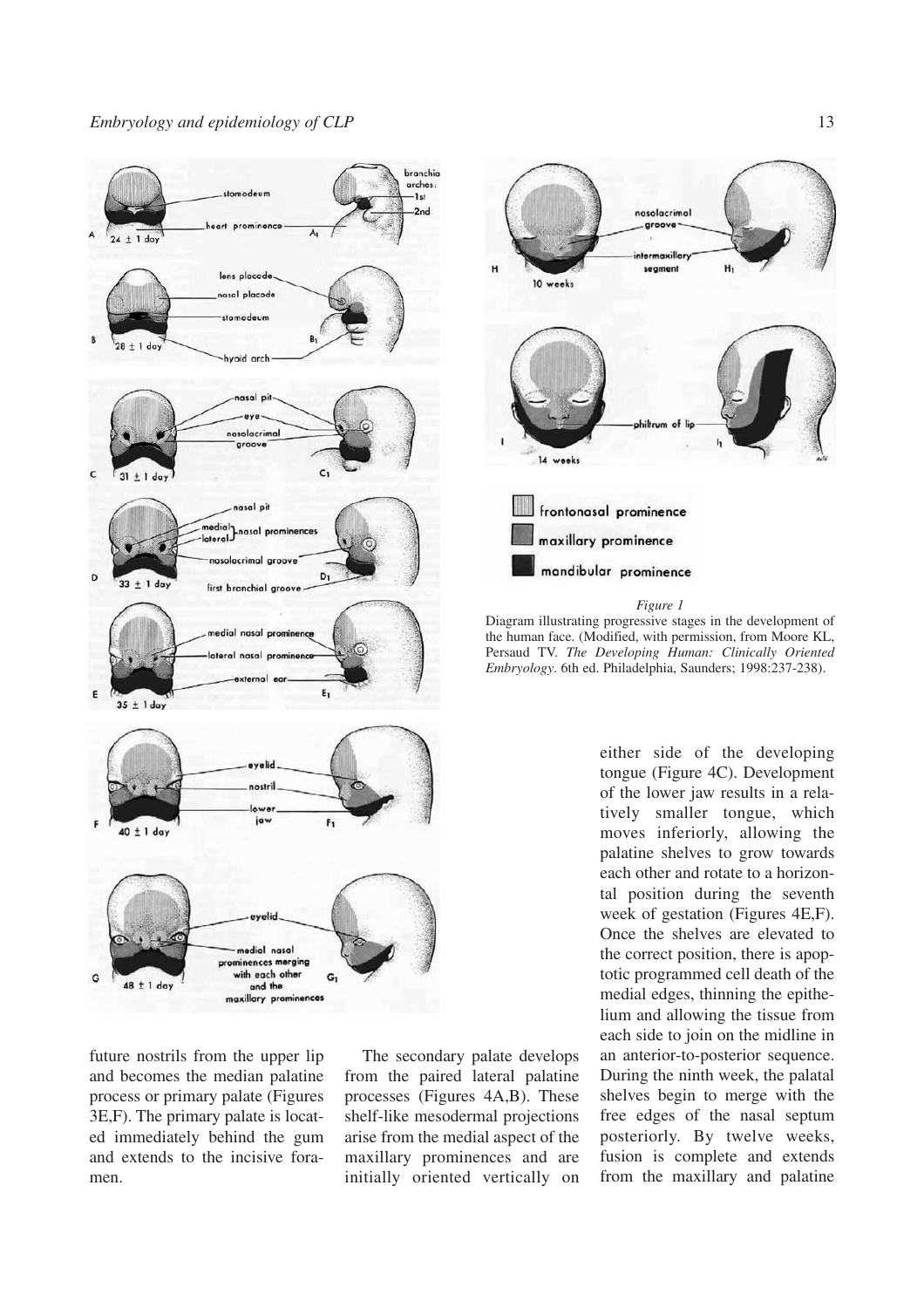

#### *Figure 2* The embryologic origins of a unilateral cleft lip

A. A five-week embryo; B. Horizontal section through the head showing the grooves between the maxillary prominences and the merging medial nasal prominences; C. A six-week embryo with a persistent labial groove on the left side; D. Horizontal section showing the groove gradually filling on the right side as a result of the proliferation of mesenchyme (arrows); E. A seven-week embryo; F. The horizontal section through the head shows how, on the right, the groove between the maxillary and medial prominences has almost disappeared; G. A ten-week foetus with a complete unilateral cleft lip; H. Horizontal section through the head after the stretching of the epithelium and the breakdown of the tissues on the floor of the persistent labial groove on the left, forming a complete unilateral cleft lip. (Modified, with permission, from Moore KL, Persaud TV. *The Developing Human: Clinically Oriented Embryology*. 6th ed. Philadelphia, Saunders; 1998:251).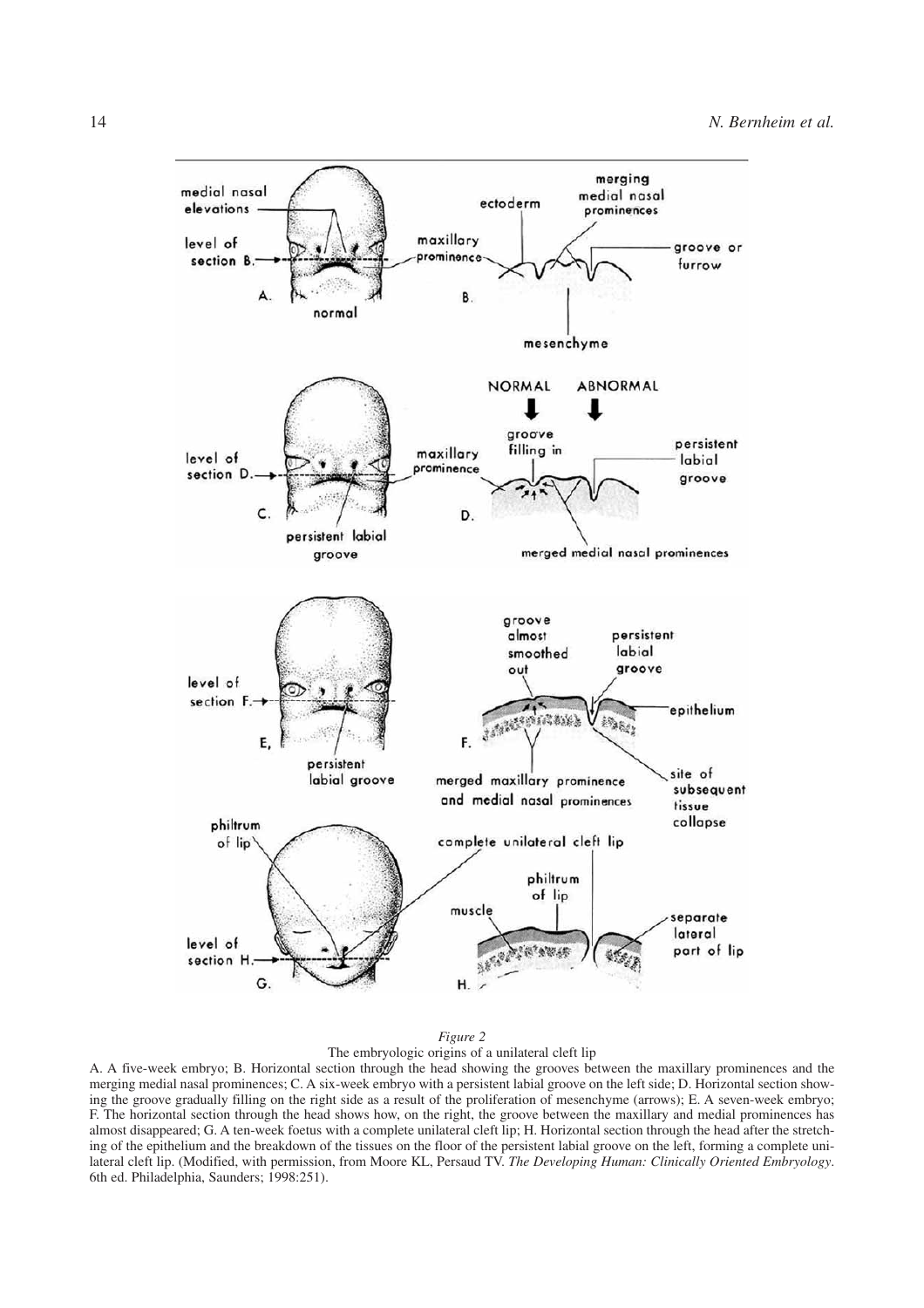

*Figure 3*

Diagram illustrating progressive stages in the development of the primary palate. (Modified, with permission, from Moore KL, Persaud TV. *The Developing Human: Clinically Oriented Embryology*. 6th ed. Philadelphia, Saunders; 1998).

bones to the palatal shelves, forming the hard palate (Figures 4G,H). The most posterior part that does not ossify becomes the soft palate and the uvula. A CP occurs when this fusion fails.

### *Embryology in summary*

Although CL and CP often occur together, they have different embryologic origins.

Cleft lip results from a failed merging of the maxillary and medial nasal elevations on one or both sides due to the inadequate migration of neural crest cells.

Cleft palate results from the failure of the lateral palatine processes to meet and fuse with each other. This can be the result of 1) defective growth of the palatal shelves, 2) failure of the shelves to rise above the tongue, 3) lack of contact between shelves (excessively wide head), 4) failure to fuse or 5) rupture after fusion of the shelves.

# **3. Epidemiology of cleft lip and palate**

### *Incidences of CL, CLP, and CP*

There is significant racial heterogeneity in the incidence of cleft lip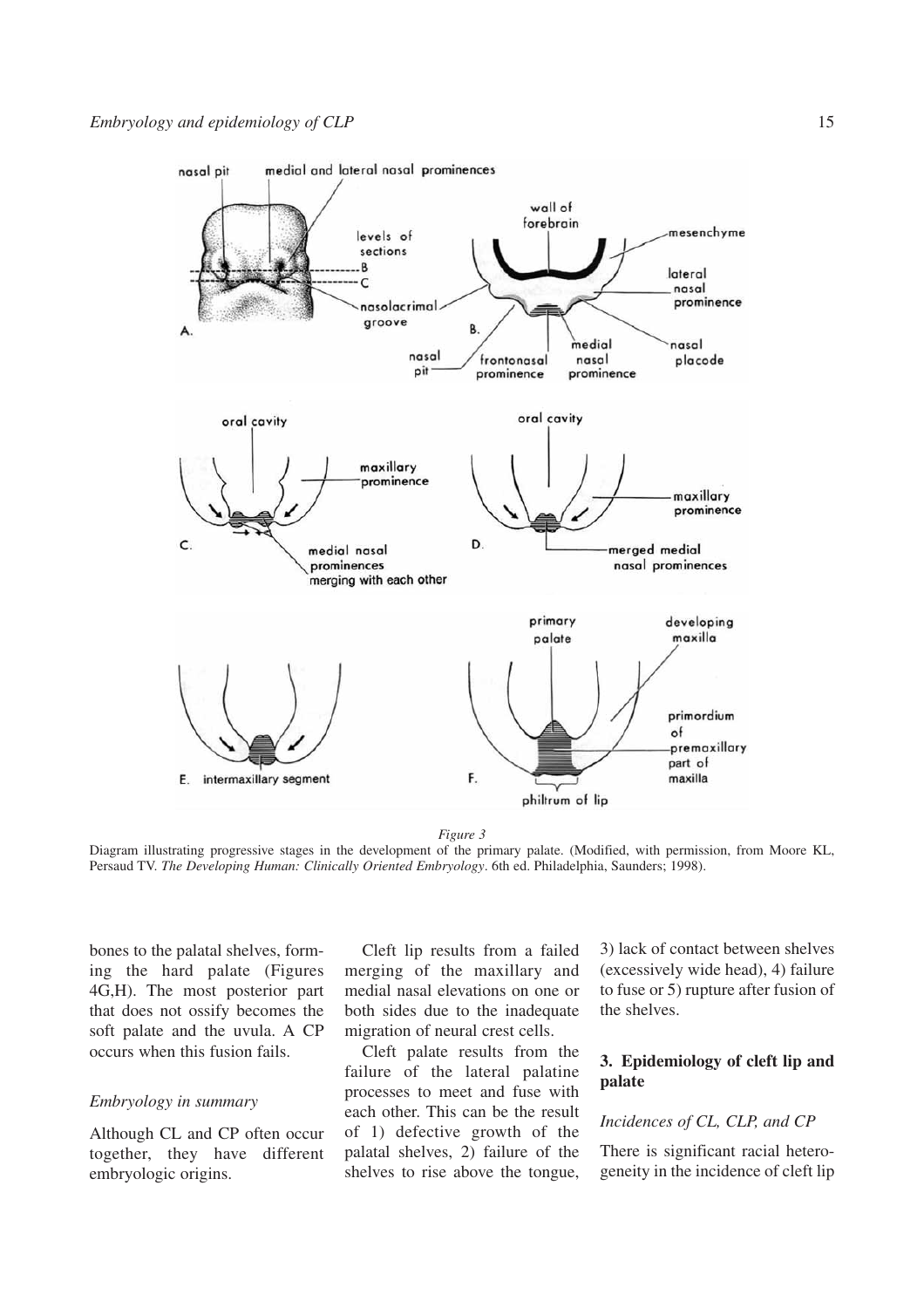

*Figure 4*

Diagram illustrating progressive stages in the development of the secondary palate. (Modified, with permission, from Moore KL, Persaud TV. *The Developing Human: Clinically Oriented Embryology*. 6th ed. Philadelphia, Saunders; 1998).

with or without cleft palate. The overall incidence of CL/P is 1/700 births. In Caucasians, CL/P occurs in approximately 1 per 1000 live births. The incidence of CL/P is highest among native American Indians (3.6/1000), followed by Asians (2/1000), whites, and blacks (0.3/1000).

The prevalence of CP alone is 0.5 per 1000 live births and does not vary between ethnic groups.

Sex differentiation (male: female ratio) for CL/P is about 2:1, and 1:2 for CP. The secondary palate closes 1 week later in females.

Unilateral clefts occur twice as frequently on the left side as on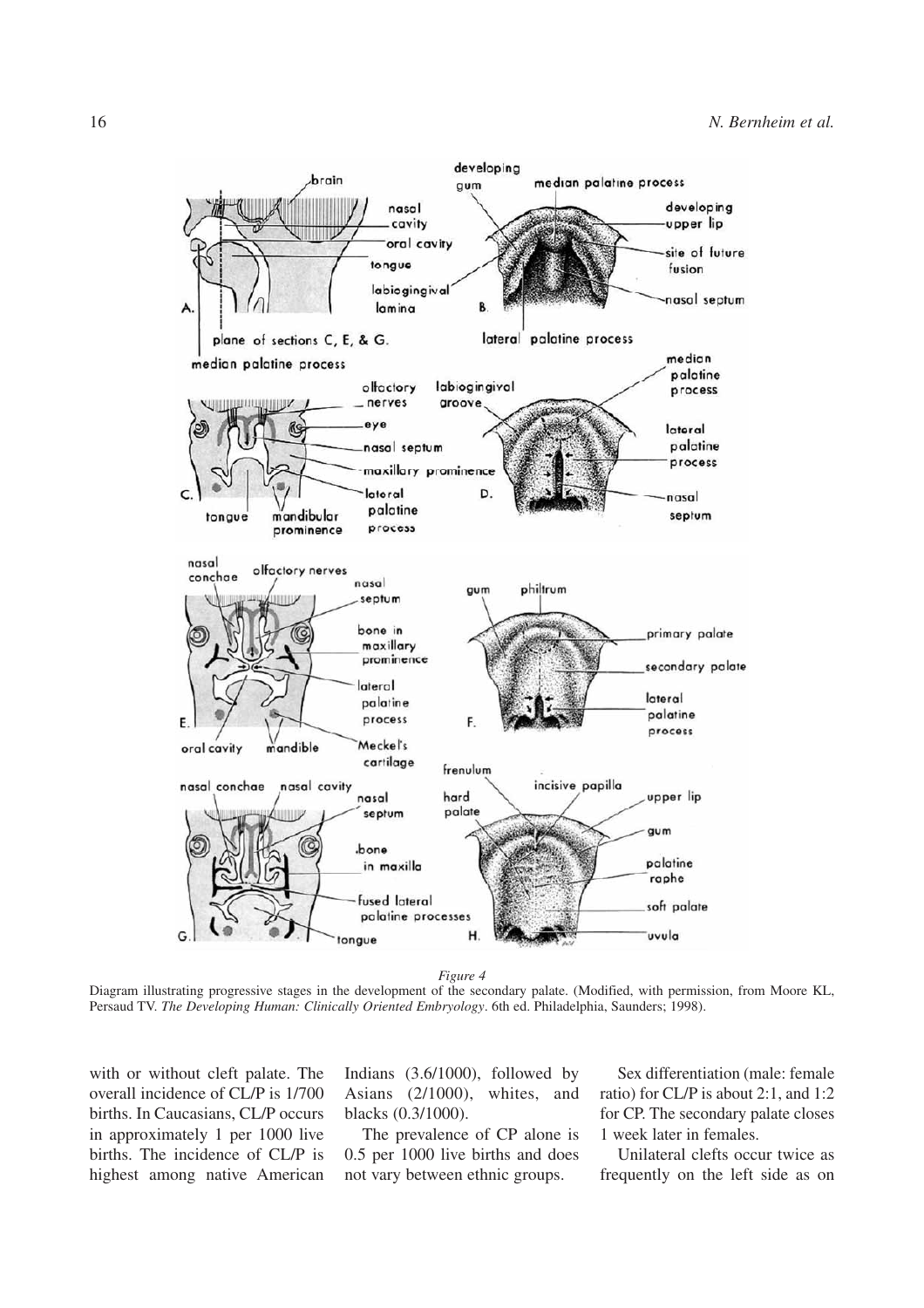the right and are nine times more common than bilateral clefts.

Isolated bilateral CLs are distinctly uncommon, with 86% of bilateral CLs presenting with CPs as well. Unilateral CLs are associated with CP in 68% of cases. Cleft lip increases the likelihood of cleft palate because the tongue gets trapped, preventing it from moving down and therefore increasing the probability of the failure of the shelves to elevate above the tongue.<sup>7,10</sup>

### *Inheritance*

Fogh-Anderson<sup>11</sup> was the first to describe genetic factors in clefting. Warkany *et al*. <sup>12</sup> reported that environmental components, exposures or deficiencies could cause CL/CP. Many studies since have confirmed these observations. On the basis of these important studies, the inheritance of non-syndromic CL/CP is believed to be multifactorial.

By definition, a condition involves multifactorial inheritance when it is caused by several genetic and environmental factors. Genetic factors create susceptibility to clefts. When environmental factors interact beyond a certain threshold level with a genetically susceptible genotype, a cleft develops in an early stage of development.

Specific risk factors must be considered when counselling for CL/P: the risk increases when 1) the trait is characterised by severe cases, 2) many relatives are affected, 3) the affected persons are close relatives of the person at risk, 4) the gender of the person at risk.

The recurrent risk rates for CL/P and for CP are summarised in Table I. These recurrent risk figures are based on empirical data compatible with a multifactorial model.

In general, the risk for subsequent siblings increases with the severity of the cleft. The other important factor is the gender of the individuals (patient and individual at risk).

When counselling a family with cleft lip and palate it is essential to ascertain whether this is the only malformation (non-syndromic) by examining the patient in minute detail. Then a careful history of both parental families should be taken to ascertain whether in any of the families the clefting is inherited as a sex-linked or an autosomal trait, etc. If all of these types of inheritance have been excluded, the risk figures given in Table 1 apply.

In large series, 21% of patients presented with isolated cleft lip, 46% with cleft lip and palate, and 33% with cleft of the secondary palate only.

### *Aetiology and prevention*

Primary prevention consists of the elimination or avoidance of causal factors, secondary prevention of preventing the birth of infants at high risk.

1) Influences of mechanical forces

A cleft may result if the tongue is not positioned properly because of a smaller chin, as in infants with Pierre Robin sequence.

#### 2) Genetic factors

Overall, migrant groups have rates of CL/P closer to those of their area of origin than to those in the area to which they have moved.13

The growth of the detailed structures of the head and face is largely determined genetically, and these processes are known to be dependent on an array of signalling molecules, transcription factors, and growth factors interacting with environmental factors.14 Many genes have been found to play a role in CL/P and CP aetiology, each possibly contributing to genetic susceptibility through a complex network of gene-gene and gene-environment interactions. The process by which each specific candidate gene interrupts facial development varies. However, they are all involved in effects on the merging process of the prominences by altering a spectrum of signalling molecules, transcription factors, or growth hormones.

## Recurrent risk rates for non-syndromic cleft lip with or without cleft palate (CL/P) and for cleft palate (CP)

*Table 1*

|                           | <b>Percentage of Predicted Recurrence</b> |              |
|---------------------------|-------------------------------------------|--------------|
| <b>Affected Relatives</b> | CL/P                                      | $\bf CP$     |
| None (no family history)  | $0.1\%$                                   | 0.04%        |
| One sibling               | $4\%$                                     | 2.5%         |
| One parent                | 3%                                        | $7\%$        |
| One sibling, one parent   | 15%                                       | 17%          |
| Two siblings              | $9\%$                                     | $1\%$        |
| Niece/nephew              | $1\%$                                     |              |
| First cousin              | $0.5\%$                                   |              |
| Monozygotic twin          | 40 to $60\%$                              | 40 to $60\%$ |
| Dizygotic twin            | 5%                                        | 5%           |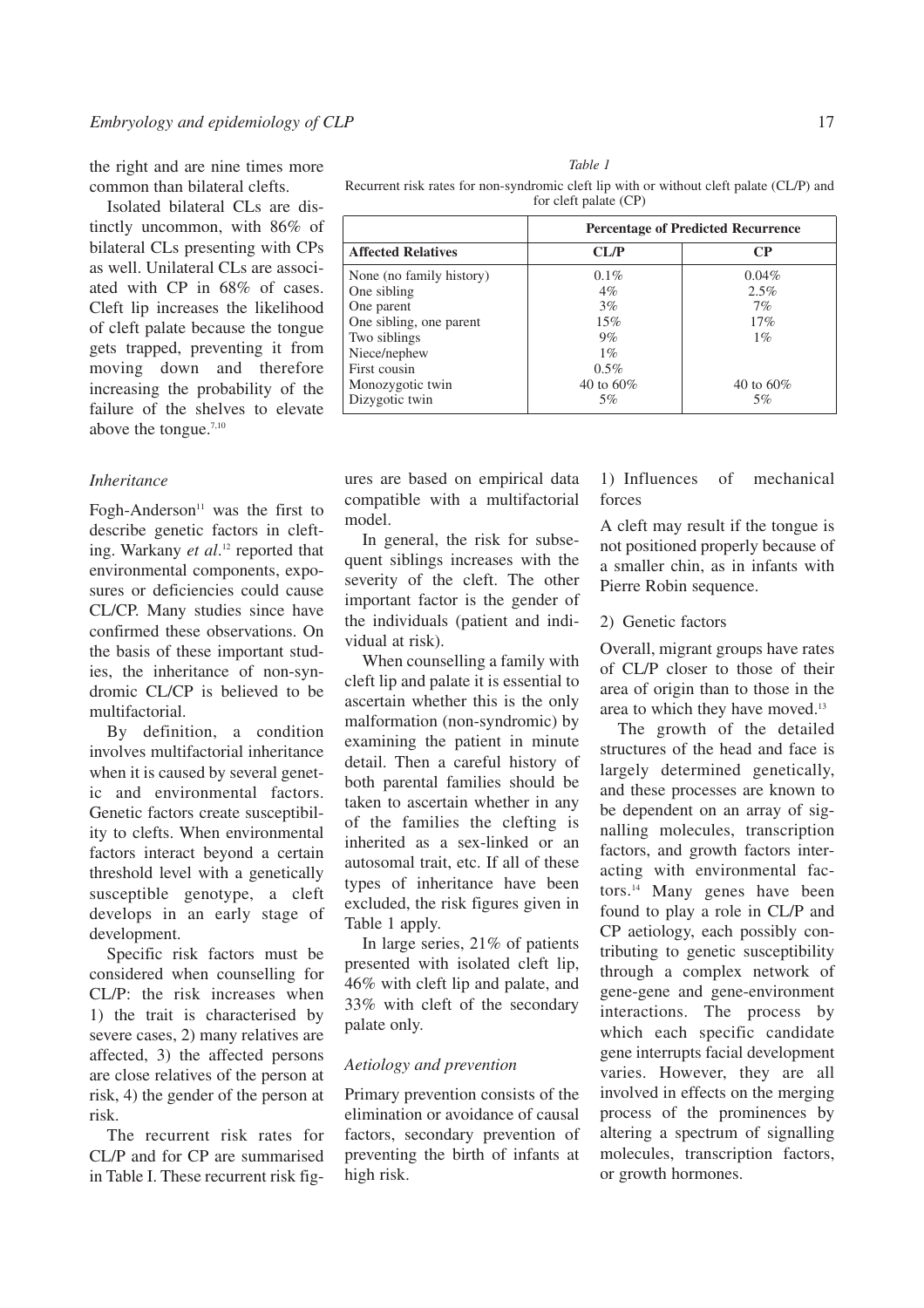Increasingly, studies of genetic polymorphisms are being included in aetiological studies. Some of the investigated gene products are growth factors (e.g., TGFa,  $TGF\beta3$ ), some are transcription factors (e.g., Msx1, SATB2), and some influence the metabolism of xenobiotics (e.g., CYP 1A1, GSTM 1, NAT2), nutrient metabolism (e.g., MTHFR, RARA) or immune responses (5PVRL1, IRF6). The most intensively investigated variants have been of the tumour growth factor alpha  $(TGF\alpha)$  and methylenetetrahydrofolate reductase (MTHFR)15 genes. The results have been inconsistent, as in many other gene-disease associations and related interactions.16 For example, as found in a recent metaanalysis, while maternal smoking was a consistent risk factor for both CL/P and CP across all studies, the suggestive evidence for gene-environment interaction between the infant's genotype at the Taq1 marker in TGF $\alpha$  and maternal smoking was limited to CP.

### 3) Environmental factors

Exogenous factors that may increase the risk of CL/P break down into four broad categories: womb environment, external environment, nutrition, and drugs.

Several teratogens are known to increase the risk of CL/P and CP. They include anti-epileptic drugs (phenytoin, valproic acid), thalidomide, dioxins, some pesticides, retinoic acid, maternal cigarette smoking<sup>17</sup> and alcohol use.

Teratogens may contribute to CL/P and CP by disrupting a normal developmental patterning process at a critical stage. Gender differences in the incidence of CP may be related to differences in the timing of palate development. There is a longer window of vulnerability in a female foetus because palatal fusion occurs one week later than in males. Continued research has been focused on identifying whether and how these teratogens interact with specific developmental genes.

Infants exposed to anticonvulsants have a tenfold increased risk of isolated CL. The risks and benefits of specific anticonvulsant regimens must be carefully weighed, balancing the mother's need for treatment and seizure control against the potential teratogenic risk to the foetus.

Retinoic acid and dioxin have been shown to alter the expression of tumour growth factor B3 (TGFB3).

The exposure to four or more alcoholic drinks daily significantly elevated the risk for clefts, especially in those with Msx1 alteration.18 Alcohol inhibits the migration and differentiation of neural crest cells.

The risk for orofacial clefts as a result of embryonic exposure to tobacco smoke during the first trimester has been found to be related to the level of exposure. Twenty or more cigarettes per day result in a twofold increase whereas less than 20 cigarettes per day resulted in a 1.5-fold increase. Intermittent hypoxia induced by nicotine probably affects facial development. A genetically altered form of TGFA, called  $\alpha$ 2, may result in an eightfold increase of the risk associated with smoke exposure.<sup>19</sup>

Epidemiological studies indicate that low socioeconomic status (SES) plays a role in clefting. In the Philippines, prevalences of CLP of 2/1000 are reported in indigent populations $20$  while parallel studies indicate a prevalence of 1.2/1000 in areas of higher SES. When SES did not change as a result of a geographical move, no change in frequency was noted.<sup>21</sup> This may be related to maternal nutrition.

Maternal nutrition also plays an important role in the prevention of facial clefting. A higher pre-conceptional intake of nutrients predominantly present in fruits and vegetables reduces the risk of offspring affected by orofacial cleft.<sup>22</sup> Daily intake of 400 µg of folic acid, beginning before conception and continuing throughout pregnancy, not only prevents neural tube and abdominal wall defects but also plays a role in the prevention of CL/P and CP.<sup>23</sup> Folic acid intake has been proven to restrict the impact of teratogenic environmental exposure.<sup>24</sup>

No consistent time trends<sup>25</sup> or seasonal patterns<sup>26</sup> in the prevalence at birth of orofacial clefts have been observed.

Both high maternal age and high paternal age were associated with cleft lip with or without cleft palate. Higher paternal age but not maternal age increased the risk of cleft palate only.<sup>27</sup>

Positive associations have been found between maternal obesity in early pregnancy and orofacial clefts in the offspring.28 The explanation for this association is not known, but a relationship with undetected type-2 diabetes is one possibility.

### **4. Conclusion**

The main objective remains prevention, not correction. Prevention will be conditional on understanding the causes and devising ways to avoid or neutralise them.